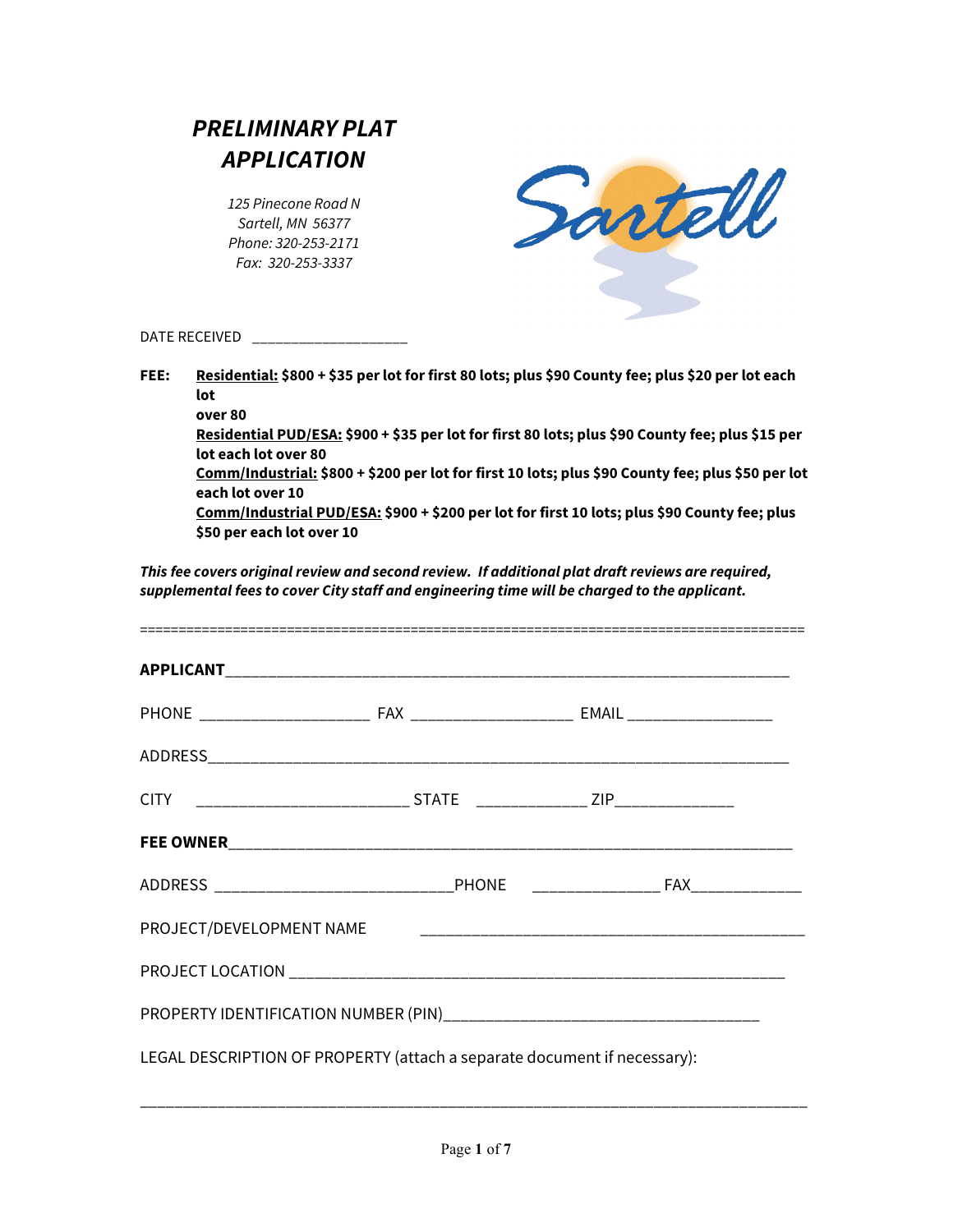## **PROCEDURE FOR PRELIMINARY PLAT APPROVAL**

- A. Following the pre-application meeting and following review of the concept plan, the applicant shall prepare a request for approval of the preliminary plat for the subdivision, as provided within this Ordinance. The request shall be filed with the City on an official application form. A fee as provided for by City Council Ordinance shall accompany such application. Such application shall also be accompanied by five (5) large-scale copies and twelve  $(12)$  reduced scale (not less than  $11"x17"$ ) copies of a preliminary plat and supportive information in conformity with the requirements of this Ordinance. If, in the opinion of the Zoning Administrator, reduced scale drawings (11"x17") are determined to be illegible, the submission of larger scale materials shall be required. The scale of such materials shall be the minimum necessary to ensure legibility.
- B. The applicant shall also supply proof of title and the legal description of the property for which the subdivision is requested, consisting of an abstract of title or registered property abstract currently certified together with any unrecorded documents whereby the petitioners acquire a legal ownership or equitable ownership interest and as applicable, supply documented authorization from the owner(s) of the property in question to proceed with the requested subdivision. The applicant shall also submit any necessary applications for variances from the provisions of this Ordinance, as set out in the subdivision ordinance and necessary variances from the provisions of the City of Sartell Zoning Ordinance (Title 10).

Required Information:

- 1. The proposed name of the subdivision; names shall not duplicate or be alike in pronunciation to the name of any plat theretofore recorded in Stearns/Benton County.
- 2. Location of boundary lines in relation to a known section, quarter section or quarterquarter section lines comprising a legal description of the property.
- 3. Name, address, phone number and where applicable license number of the record owner(s), any agent having control of the land, the applicant, land surveyor, engineer and designer of the plan.
- 4. Graphic scale of one (1) inch to one hundred (100) feet, except as specifically approved by the Zoning Administrator.
- 5. North point and key map of the area, showing well-known geographical points for orientation including streets within a one-half (1/2) mile radius.
- 6. Date of preparation.
- 7. The legal description of the land contained within the subdivision including the total acreage of the proposed subdivision.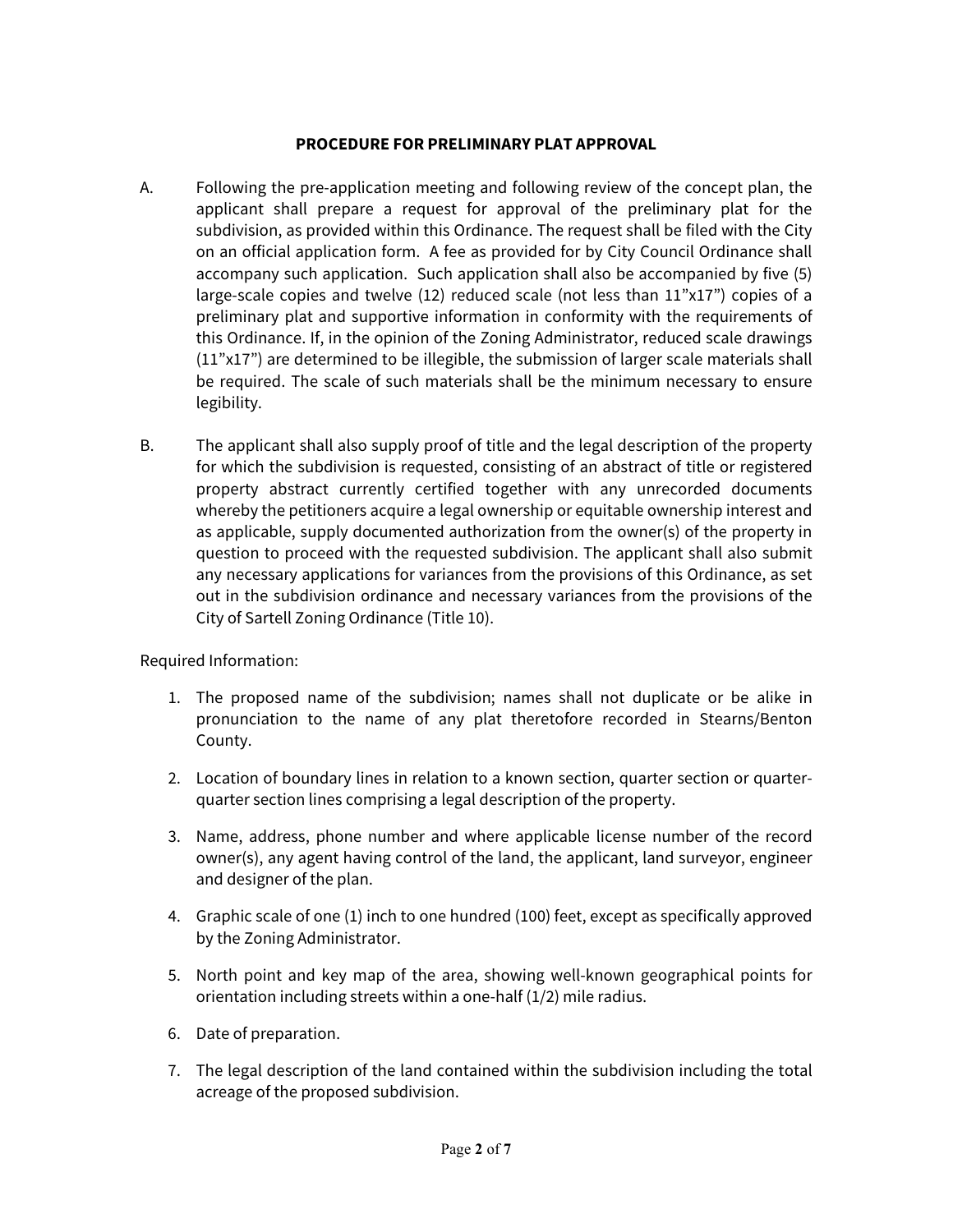- 8. An indication as to which lands are registered torrens property or abstract property. If land is registered property, a registered land survey shall be required.
- 9. A list of any liens or encumbrances.
- 10*.* Elevation benchmarks used for the topographic survey and datum on which they are based. Reference to the coordinate system use for the survey.
- 11. Results of site evaluation, including percolation tests and soil borings*.*
- 12. Boundary lines to include bearings, distances, curve data, and total acreage of proposed plat, clearly indicated.
- 13. Existing zoning classifications for land in and abutting the subdivision.
- 14. Total area of the proposed plat.
- 15. Location, right-of-way width and names of existing or platted streets or other public ways, parks and other public lands, permanent buildings and structures, easements and section, corporate and school district lines within the plan, to a distance of one hundred fifty (150) feet beyond the plat.
- 16. Location, size, and elevations of existing sewers, water mains, culverts or other underground facilities within the preliminary plat area and to a distance of one hundred fifty (150) feet beyond. Such data as top grades and locations of catch basins, manholes, elevations, invert elevations, hydrants and the street pavement width and type also shall be shown.
- 17. Boundary lines of adjoining un-subdivided or subdivided land, within one hundred fifty (150) feet of the plat, identified by name and ownership, including all contiguous land owned or controlled by the applicant.
- 18. Topographic data, including contours at vertical intervals of not more than one (1) foot shown on a contour/topographic map. Watercourses, marshes, wooded areas, rock outcrops, power transmission poles and lines, and other significant features also shall be shown. U. S. G. S. datum shall be used for all topographic mapping.
- 19. Subsurface conditions location and results of tests to ascertain subsurface soil, rock and groundwater conditions and availability; location and results of soil percolation tests.
- 20. 100-year flood elevations, the regulatory flood protection, and boundaries of floodway and flood fringe areas, if known, taking into consideration the Flood Insurance Study and Flood Insurance Rate Map.
- 21. A statement certifying the environmental condition of the site including the presence of any hazardous substance as defined in Minnesota Statutes 115B.02, Subd. 8. Such statement may be required to be based upon an environmental assessment of the site by an environmental engineering firm acceptable to the City.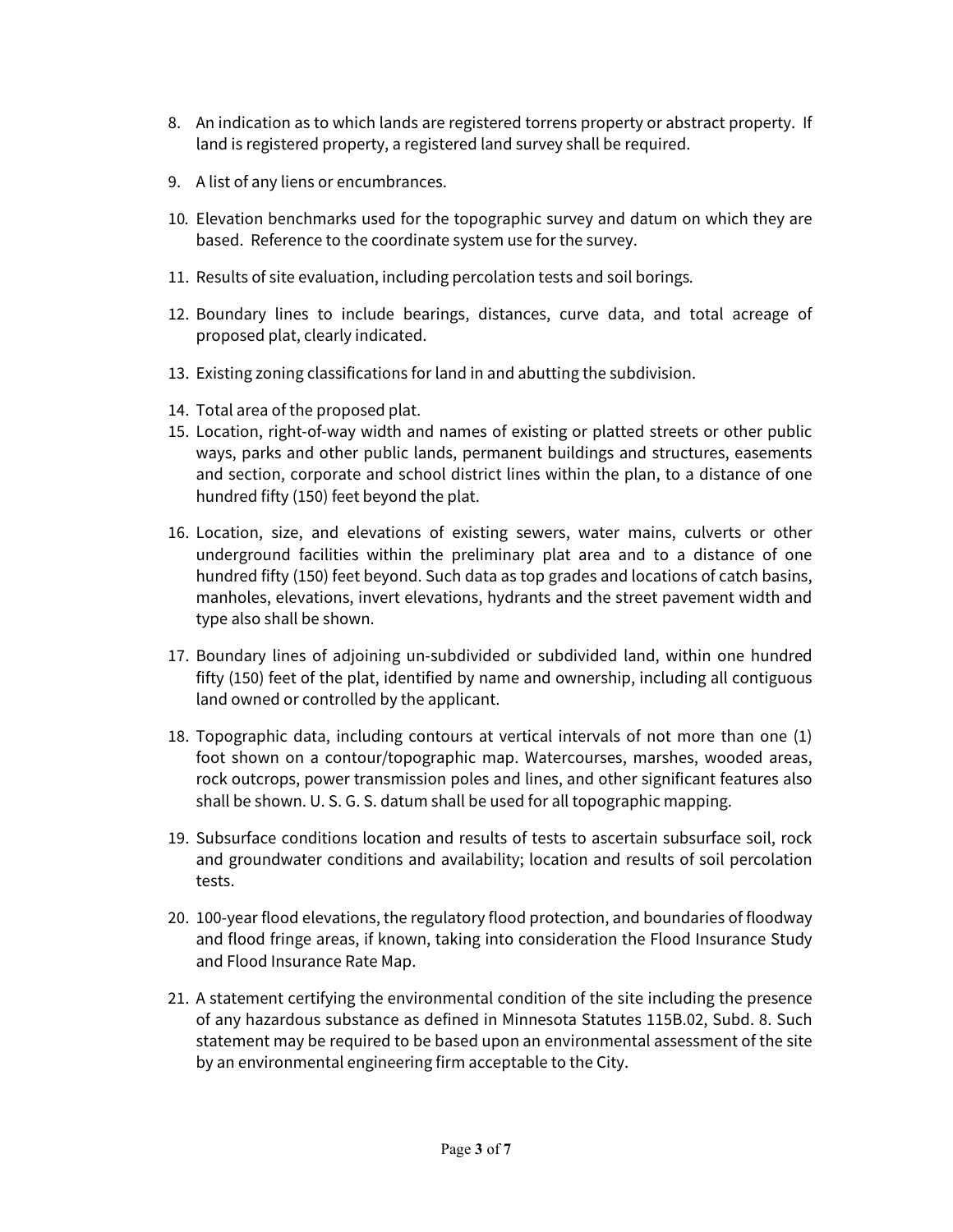- 22. Geotechnical data prepared by a qualified soils engineer showing surface and subsurface soils and groundwater in sufficient detail to show the site to be suitable for the development proposed.
- 23. A vicinity map at, at least  $4"$  x  $4"$  in size on the full size plans, to the Planning Commission showing the relationship of the proposed subdivision to adjacent properties, roads, right-of-ways, and other property and subdivision within three hundred-fifty feet (350) of the proposed subdivision, and the relation of the plat to the surrounding zoning districts.
- 24. All existing survey monuments that have been found.
- 25. Areas in the plat which have been designated as shoreland, delineated wetlands and/or floodplains by the Department of Natural Resources, including the high water mark of all wetlands.
- 26. Layout of proposed streets showing the right-of-way widths, centerline gradients, roadway widths, typical cross-sections, and proposed names of streets in conformance with City of Sartell street identification policies. The name of any street heretofore used in the City or its vicinity shall not be used unless the proposed street is a logical extension of an already named street, in which event the same name shall be used.
- 27. Locations and widths of proposed alleys and pedestrian ways.
- 28. Locations and size of proposed storm sewer, sanitary sewer lines and water mains.
- 29. Gradients of proposed streets, storm sewer, sanitary sewer lines and water mains, as requested.
- 30. Location, dimension and purpose of all easements.
- 31. Layout, numbers, lot areas and preliminary dimensions of lots and blocks, and outlots. The total number of proposed lots, their minimum, maximum and average size in square footage.
- 32. Minimum front and side street building setback lines.
- 33. When lots are located on a curve, the width of the lot at the building setback line.
- 34. Building pads intended for construction.
- 35. Areas, other than streets, alleys, bikeways, pedestrian ways and utility easements, intended to be dedicated or reserved for public use, including the size of such an area or areas in acres.
- 36. The proposed location and sizing of public water system mains and service connections.
- 37. The proposed location and routing of public sewer mains and service connections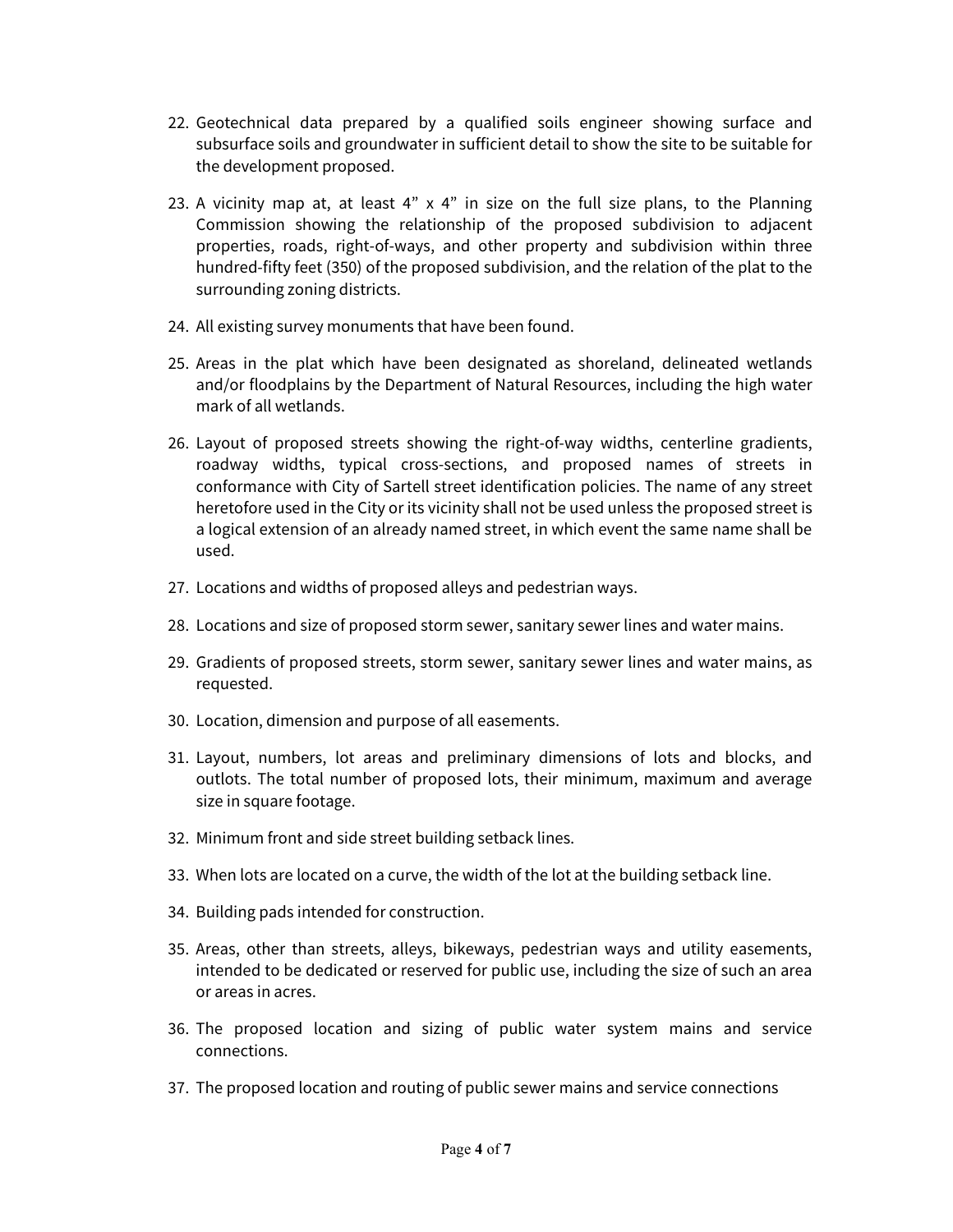- 38. Preliminary grading plan with minimum one (1) foot contours which shall include the proposed grading and drainage of the site: prior to, during and post-construction. The preliminary grading plan shall include, but not be limited to, the illustration of provisions for erosion control, hydrology calculations and drainage. Also to be stipulated are the garage floor, first floor and basement elevations of all structures.
- 39. The location, size and proposed improvements for proposed parks, playgrounds and public open spaces; churches or school sites or other special uses of land to be considered for dedication to public use or to be reserved by deed of covenant for the use of all property owners in the subdivision and any conditions of such dedication or reservation.
- 40. Proposed pedestrian ways, trails, drainage easements and utility easements.
- 41. The items listed in this section shall be in conformance with all other applicable sections of this Ordinance and the Sartell Zoning Ordinance (Title 10).
- 42. Supplementary Information: Any or all of the supplementary information requirements set forth in this subsection shall be submitted when deemed necessary by the City staff, consultants, advisory bodies and/or the City Council to adequately address the application and site in question.
- 43. If the developer is contemplating financing under Mn. Stat. Chapter 429, an official request to the City Council for the uses of said financing and the Council's approval of the drafting of a feasibility report.
- 44. A build-out plan as defined by the City and/or its assigns.
- 45. Proposed protective covenants or private restrictions.
- 46. Proposed phasing/staging plan for any project involving more than one construction season which sets forth the chronological order of construction and relates the proposed uses and structures to the construction of various service facilities and gives estimated completion dates.
- 47. A listing of all required federal, state and City permits and status of applications. This includes a wetland permit if there are proposed impacts to wetlands on the property being platted.
- 48. A plat overlay on an aerial photo, illustrating the relationship of the proposed subdivision to the surrounding area.
- 49. An analysis prepared by a qualified person identifying tree coverage in the proposed subdivision in terms of type, weakness, maturity, potential hazard, infestation, vigor, density and spacing. A vegetation preservation and protection plan that shows those trees proposed to be removed, those to remain, the types and locations of trees and other vegetation that are to be planted may also be required.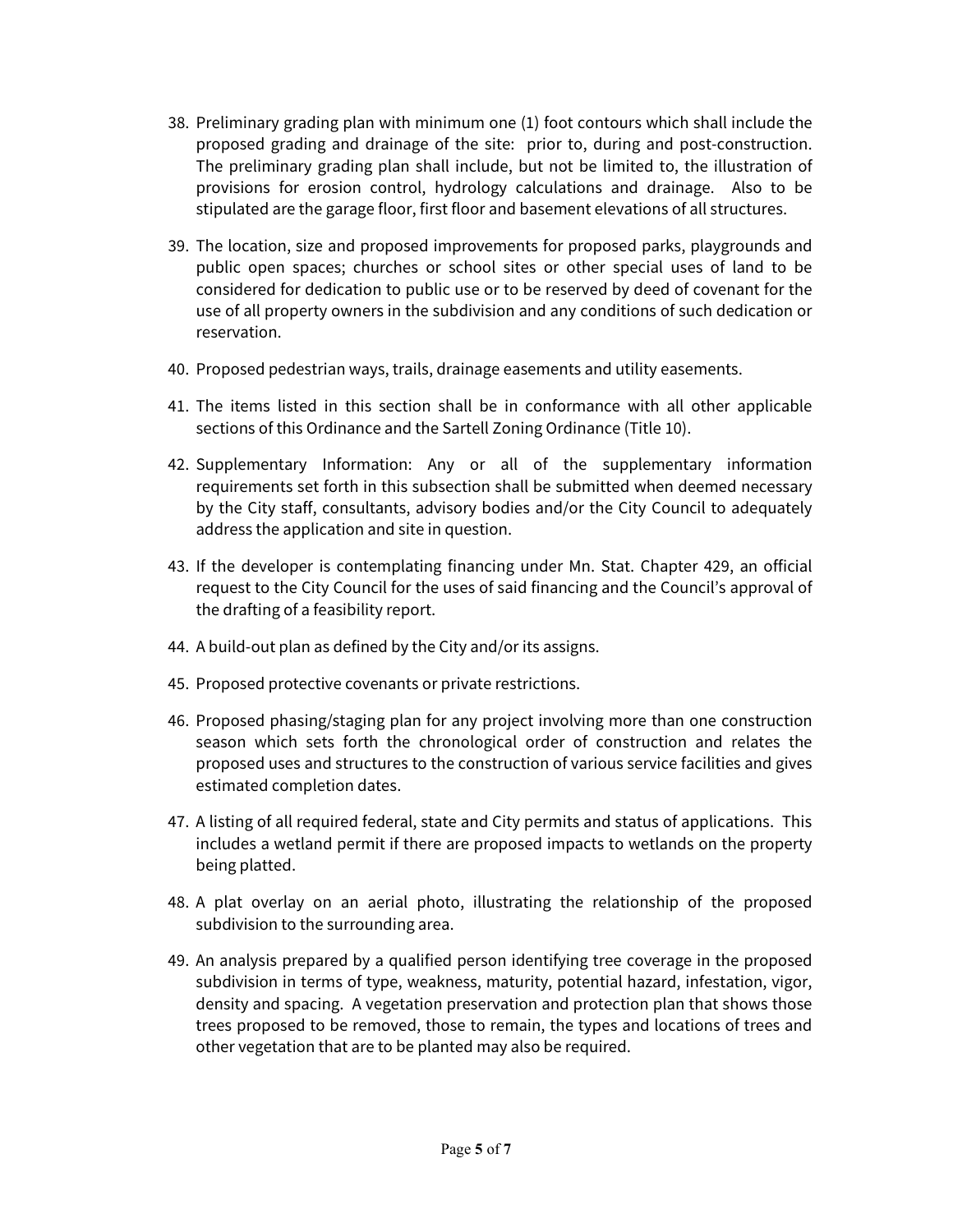- 50. The City may require the applicant to have formal traffic or other studies performed to the City's satisfaction which show the effect of the proposed development on traffic, fire hazards, congestion, or other matters of public concern.
- 51. If any zoning changes are contemplated, the proposed zoning plan for the areas, including dimensions, shall be shown. Such proposed zoning plan shall be for information only and shall not vest any rights in the applicant.
- 52. A plan for soil erosion and sediment control both during construction and after development has been completed. The plan shall include gradients of waterways, design of velocity and erosion control measures, design of sediment control measures, and landscaping of the erosion and sediment control system. Such plans are to be in accordance with the technical standards and specifications of the Soil Conservation Service, as provided by Stearns/Benton County Soil and Water Conservation District Office.
- 53. An environmental review shall be submitted if the City, City consultants or other groups or agencies determine that one is required by law.
- 54. Applications, statements and supporting documentation and plans for rezoning, variances, conditional use permits or planned unit development approvals being sought for the subdivision.
- 55. Such other applicable information as may be required by the City.

## **NOTE: PRELIMINARY AND FINAL APPROVAL IS ALSO SUBJECT TO PARK DEDICATION REQUIREMENTS, SEWER AND WATER ACCESS CHARGES AND SEWER, WATER AND STORM TRUNK FEES.**

**Park Dedication Requirements:**

**Single Family Home – 1,150 sf per unit (park land dedication) or \$978 per unit (Payment in Lieu)**

**Multi-family Home – 1,150 sf per unit (parkland dedication) or \$978 per unit (Payment in Lieu), paid at time of building permit/site plan**

**Commercial – 5% land or \$1.64 per sf cash equivalent** 

If the preliminary plat is not approved by the City Council, the reasons for such action shall be recorded in the proceedings and transmitted to the applicant.

*SARTELL strongly recommends that you discuss your proposal with the adjacent property owners before a formal application is made. It will be required for any ESA Plat. Any conflicts you can resolve ahead of time will make it easier and faster for the City to process your applications.*